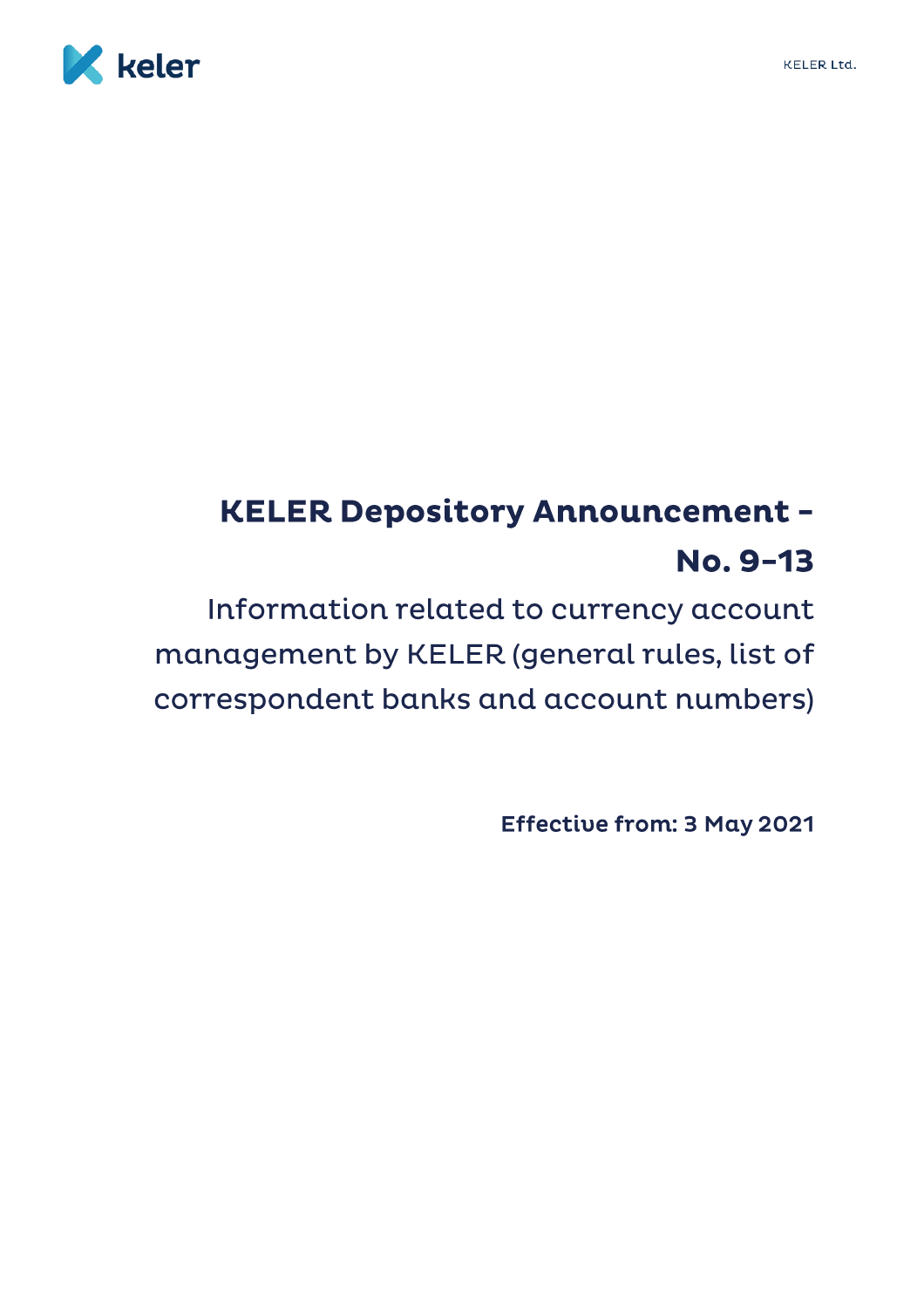

Dear Clients,

This Depository Announcement details the special rules of credit and debit items to the currency accounts managed by KELER, the valid nostro account numbers and correspondent banks of KELER.

The debit and credit items to the currency accounts of our Clients managed by KELER are executed with the involvement of the correspondent banks of KELER, through the nostro accounts they keep.

Our Clients are legally required to make sure that the payment transactions executed in their KELER accounts have legal grounds in line with the applicable legal regulations and KELER General Business Rules 2.6 Proper use of accounts.

## **Pre-advice**

Please note that KELER and its correspondent banks cannot guarantee that incoming payments without pre-advice are credited on the same value date. In the interest of successful matching the amount stated in the pre-advice is required to be identical to the amount actually received.

Pre-advice has to arrive earlier than the coverage.

### Fees, costs

This is to draw the attention of our Clients that KELER is entitled to pass to the Client concerned the fees and costs related to uncovered, cancelled payments or payments without pre-advice or related to the items requiring special processing.

In the transfer orders KELER always uses the "shared" /SHA/ charge code, meaning that the Client is to pay the transfer charges of KELER. In case the Client gives transfer order with different charge code, KELER automatically amends the transfer to "shared" /SHA/ instruction and calculates the fees accordingly.

#### KELER's correspondent banks, nostro account numbers

Please make sure that all the payments to the currency accounts kept by KELER are made through the correspondent banks listed in the following table.

KELER does not assume liability for any damage arising from payments made to the wrong correspondent bank, e.g. to the earlier advised and used correspondent bank.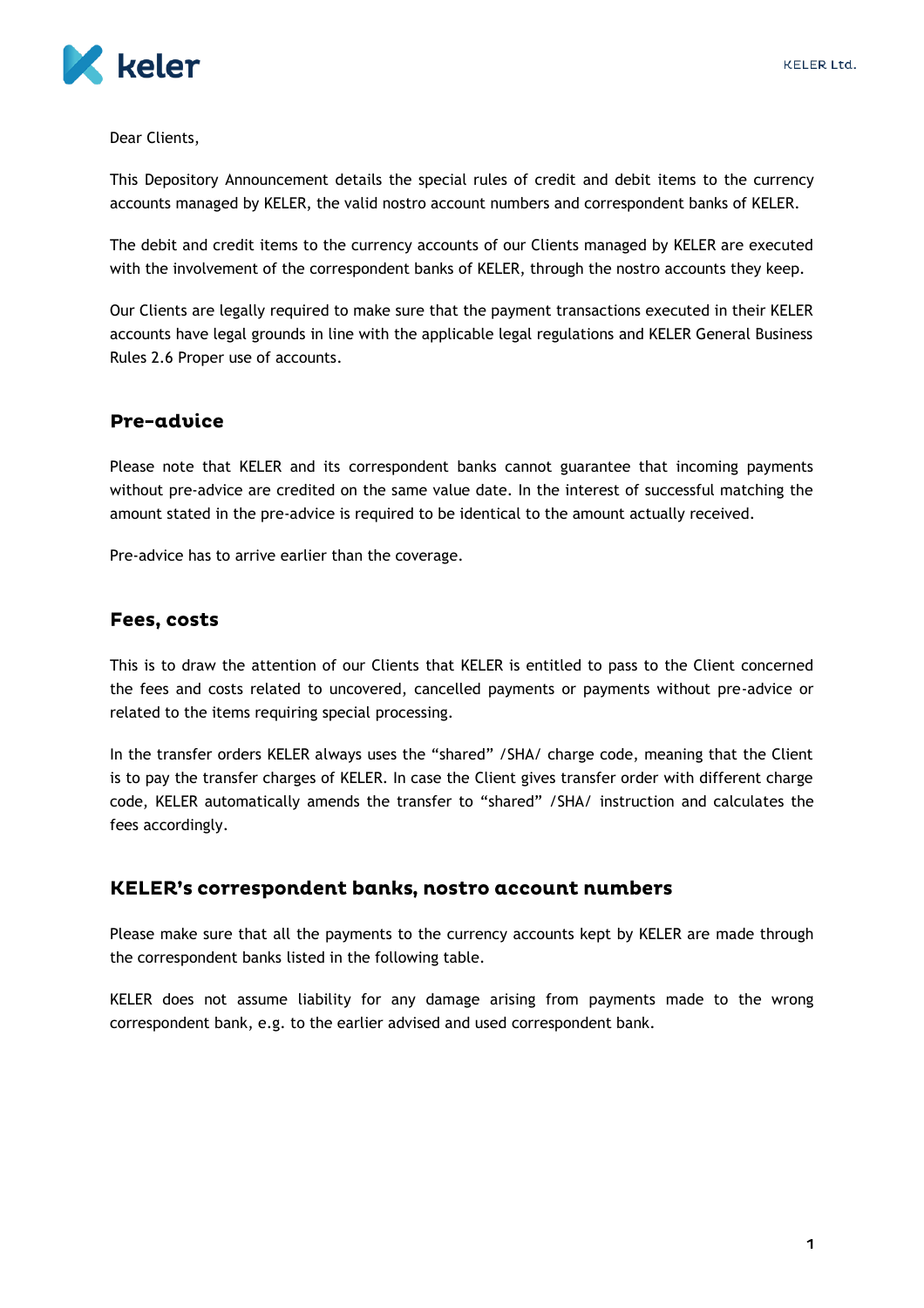

## KELER's nostro account numbers and correspondent banks

| Currency          | <b>KELER account</b><br>number at<br><b>Correspondent Bank</b> | <b>IBAN account number at</b><br><b>Correspondnent Bank</b> | Correspondent<br><b>BIC</b> | <b>Name of Correspondent</b><br><b>Bank</b> | Intermediary                                                                | <b>Intermediary BIC</b>               |
|-------------------|----------------------------------------------------------------|-------------------------------------------------------------|-----------------------------|---------------------------------------------|-----------------------------------------------------------------------------|---------------------------------------|
| ARS               | 40378975ARS                                                    | CH4608880040378975ARS                                       | <b>INSECHZZ</b>             | SIX SIS                                     | <b>Citibank Buenos Aires</b>                                                | CITIUS33ARR                           |
| <b>AUD</b>        | 40378811AUD                                                    | CH6608880040378811AUD                                       | <b>INSECHZZ</b>             | SIX SIS                                     | BNP Paribas Securities Services, Sydney                                     | PARBAU2SLCC                           |
| <b>BAM</b>        | 40379429BAM                                                    | CH7908880040379429BAM                                       | <b>INSECHZZ</b>             | SIX SIS                                     | UniCredit Bank Austria, Wien<br>via Unicredit Bank, Mostar (Intermediary)   | <b>BKAUATWWXXX</b><br>via UNCRBA22XXX |
| <b>BGN</b>        | 40379236BGN                                                    | CH9808880040379236BGN                                       | <b>INSECHZZ</b>             | SIX SIS                                     | UniCredit Bank Austria, Wien<br>via Unicredit Bulbank, Sofia (Intermediary) | <b>BKAUATWWXXX</b><br>via UNCRBGSFXXX |
| CAD               | 40378820CAD                                                    | CH7108880040378820CAD                                       | <b>INSECHZZ</b>             | SIX SIS                                     | Canadian Imperial Bank of Commerce, Toronto                                 | <b>CIBCCATTXXX</b>                    |
| <b>CHF</b>        | 14105893                                                       | GB95CITI18500814105893                                      | CITIGB2L                    | Citibank N.A., London Branch                |                                                                             |                                       |
| <b>CNY</b>        | 40379437CNY                                                    | CH9608880040379437CNY                                       | <b>INSECHZZ</b>             | SIX SIS                                     | Hongkong and Shanghai Banking Corp. Ltd.,<br>Hongkong                       | <b>НЅВСНКНННКН</b>                    |
| COP               | 40379390COP                                                    | CH8608880040379390COP                                       | <b>INSECHZZ</b>             | SIX SIS                                     | Cititrust, Colombia                                                         | CITIUS33COR                           |
| <b>CZK</b>        | 40378895CZK                                                    | CH2408880040378895CZK                                       | <b>INSECHZZ</b>             | SIX SIS                                     | Raiffeisen Bank, Wien<br>via Raiffeisen Bank as, Prague (Intermediary)      | <b>RZBAATWW</b><br>via RZBCCZPP       |
| <b>DKK</b>        | 40378879DKK                                                    | CH5008880040378879DKK                                       | <b>INSECHZZ</b>             | SIX SIS                                     | Nordea Bank A/S, Copenhagen                                                 | NDEADKKKXXX                           |
| <b>EGP</b>        | 40379404EGP                                                    | CH3308880040379404EGP                                       | <b>INSECHZZ</b>             | SIX SIS                                     | Citibank N.A., Cairo                                                        | <b>CITIEGCXXXX</b>                    |
| <b>EUR</b>        | 14105877                                                       | GB42CITI18500814105877                                      | CITIGB2L                    | Citibank N.A., London Branch                |                                                                             |                                       |
| <b>EUR (T2S)*</b> | 001016155410                                                   | FR7630003069900010161554183                                 | SOGEFRPP                    | Societe Generale, Paris                     |                                                                             |                                       |
| EUR (SEPA)        |                                                                |                                                             | <b>OTPVHUHB</b>             | OTP Bank, Budapest                          |                                                                             |                                       |
| GBP               | 14105885                                                       | GB20CITI18500814105885                                      | CITIGB2L                    | Citibank N.A., London Branch                |                                                                             |                                       |
| <b>HKD</b>        | 40378900HKD                                                    | CH6008880040378900HKD                                       | <b>INSECHZZ</b>             | SIX SIS                                     | Hongkong and Shanghai Banking Corp. Ltd.,<br>Hongkong                       | <b>HSBCHKHHSEC</b>                    |
| <b>HRK</b>        | 40378887HRK                                                    | CH5108880040378887HRK                                       | <b>INSECHZZ</b>             | SIX SIS                                     | UniCredit Bank Austria, Wien<br>via Zagrabecka Bank, Zagreb (Intermediary)  | <b>BKAUATWWXXX</b><br>via ZABAHR2XXXX |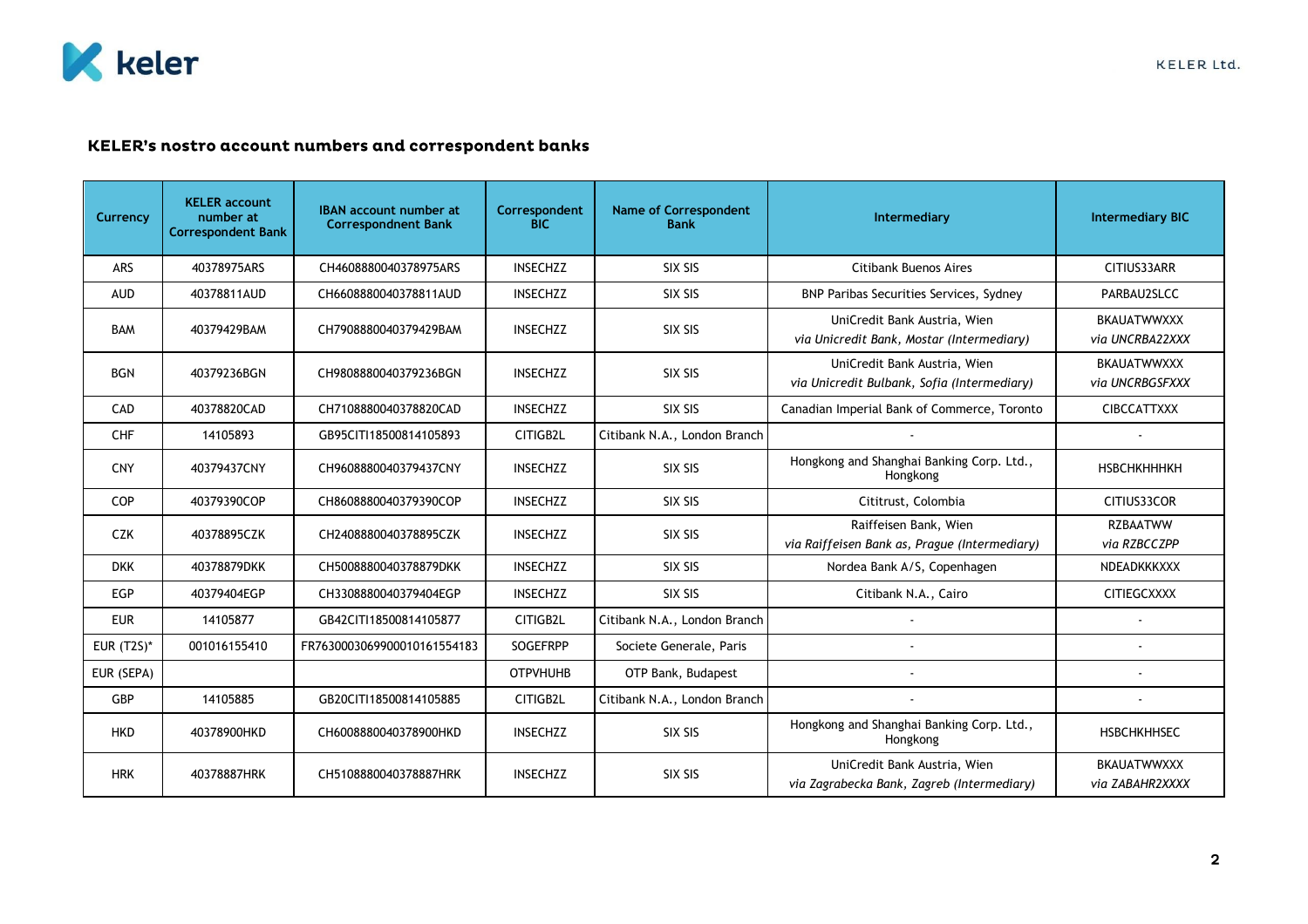

| Currency   | <b>KELER account</b><br>number at<br><b>Correspondent Bank</b> | <b>IBAN account number at</b><br><b>Correspondnent Bank</b> | Correspondent<br><b>BIC</b> | <b>Name of Correspondent</b><br><b>Bank</b> | Intermediary                                                                     | <b>Intermediary BIC</b>               |
|------------|----------------------------------------------------------------|-------------------------------------------------------------|-----------------------------|---------------------------------------------|----------------------------------------------------------------------------------|---------------------------------------|
| <b>HUF</b> | 40378838HUF                                                    | CH6508880040378838HUF                                       | INSECHZZ                    | SIX SIS                                     | <b>KELER, Budapest</b>                                                           | KELRHUHBXXX                           |
| <b>ILS</b> | 40379252ILS                                                    | CH6408880040379252ILS                                       | <b>INSECHZZ</b>             | SIX SIS                                     | Citibank N.A., Tel Aviv                                                          | <b>CITIILITXXX</b>                    |
| <b>ISK</b> | 40379269ISK                                                    | CH2708880040379269ISK                                       | <b>INSECHZZ</b>             | SIX SIS                                     | Islandsbanki HF, Reykjavik                                                       | <b>GLITISREXXX</b>                    |
| <b>JPY</b> | 40378846JPY                                                    | CH4108880040378846JPY                                       | <b>INSECHZZ</b>             | SIX SIS                                     | Bank of Tokyo-Mitsubishi, Tokyo                                                  | <b>BOTKJPJTXXX</b>                    |
| <b>KRW</b> | 40379277KRW                                                    | CH6208880040379277KRW                                       | <b>INSECHZZ</b>             | SIX SIS                                     | Hongkong and Shanghai Banking Corp., Seoul                                       | <b>HSBCKRSEXXX</b>                    |
| <b>MXN</b> | 40379308MXN                                                    | CH1408880040379308MXN                                       | <b>INSECHZZ</b>             | SIX SIS                                     | Banamex N.A., Mexico City                                                        | CITIUS33MER                           |
| <b>NOK</b> | 40378918NOK                                                    | CH0208880040378918NOK                                       | <b>INSECHZZ</b>             | SIX SIS                                     | DNB Bank ASA, Oslo                                                               | <b>DNBANOKKXXX</b>                    |
| <b>NZD</b> | 40379324NZD                                                    | CH4908880040379324NZD                                       | <b>INSECHZZ</b>             | SIX SIS                                     | BNP Paribas Securities Services SCA, Sydney                                      | PARBAU2SNZL                           |
| <b>PEN</b> | 40379373PEN                                                    | CH9608880040379373PEN                                       | INSECHZZ                    | SIX SIS                                     | Citibank del Peru S.A                                                            | CITIUS33LIM                           |
| PHP        | 40379332PHP                                                    | CH0608880040379332PHP                                       | <b>INSECHZZ</b>             | SIX SIS                                     | Hongkong and Shanghai Banking Corp., Manila                                      | <b>HSBCPHMMXXX</b>                    |
| <b>PLN</b> | 708160081016                                                   | PL76184000072170816008101619                                | SOGEPLPW                    | Societe Generale SA Branch<br>in Poland     |                                                                                  |                                       |
| QAR        | 40379381OAR                                                    | CH5708880040379381OAR                                       | <b>INSECHZZ</b>             | SIX SIS                                     | <b>HSBC Oatar</b>                                                                | BBMEQAQXXXX                           |
| <b>RON</b> | 40378934RON                                                    | CH8908880040378934RON                                       | <b>INSECHZZ</b>             | SIX SIS                                     | Unicredit Bank Austria, Wien<br>via Unicredit Tiriac Bank SA (Intermediary)      | <b>BKAUATWWXXX</b><br>via BACXROBUXXX |
| <b>RSD</b> | 40379412RSD                                                    | CH9408880040379412RSD                                       | <b>INSECHZZ</b>             | SIX SIS                                     | UniCredit Bank Austria, Wien<br>via Unicredit Bank Srbja, Beograd (Intermediary) | <b>BKAUATWWXXX</b><br>via BACXRSBGXXX |
| <b>RUB</b> | 40378854RUB                                                    | CH4708880040378854RUB                                       | <b>INSECHZZ</b>             | SIX SIS                                     | Clearstream Banking, Luxembourg<br>via Sberbank, Moscow                          | <b>CEDELULLXXX</b><br>via SABRUMM012  |
| SAR        | 40379349SAR                                                    | CH0708880040379349SAR                                       | <b>INSECHZZ</b>             | SIX SIS                                     | Deutsche Securities Saudi Arabia                                                 | <b>DEUTSARICUS</b>                    |
| <b>SEK</b> | 40378942SEK                                                    | CH4608880040378942SEK                                       | <b>INSECHZZ</b>             | SIX SIS                                     | SEB, Stockholm                                                                   | ESSESESSXXX                           |
| SGD        | 40379357SGD                                                    | CH8108880040379357SGD                                       | <b>INSECHZZ</b>             | SIX SIS                                     | Hongkong and Shanghai Banking Corp., Singapore                                   | HSBCSGSGXXX                           |
| <b>THB</b> | 40378862THB                                                    | CH2008880040378862THB                                       | <b>INSECHZZ</b>             | SIX SIS                                     | Hongkong and Shanghai Banking Corp., Bangkok                                     | <b>HSBCTHBKXXX</b>                    |
| TRY**      | 40378959TRY                                                    | CH4408880040378959TRY                                       | <b>INSECHZZ</b>             | SIX SIS                                     | Citibank, Istanbul                                                               | <b>CITITRIXXXX</b>                    |